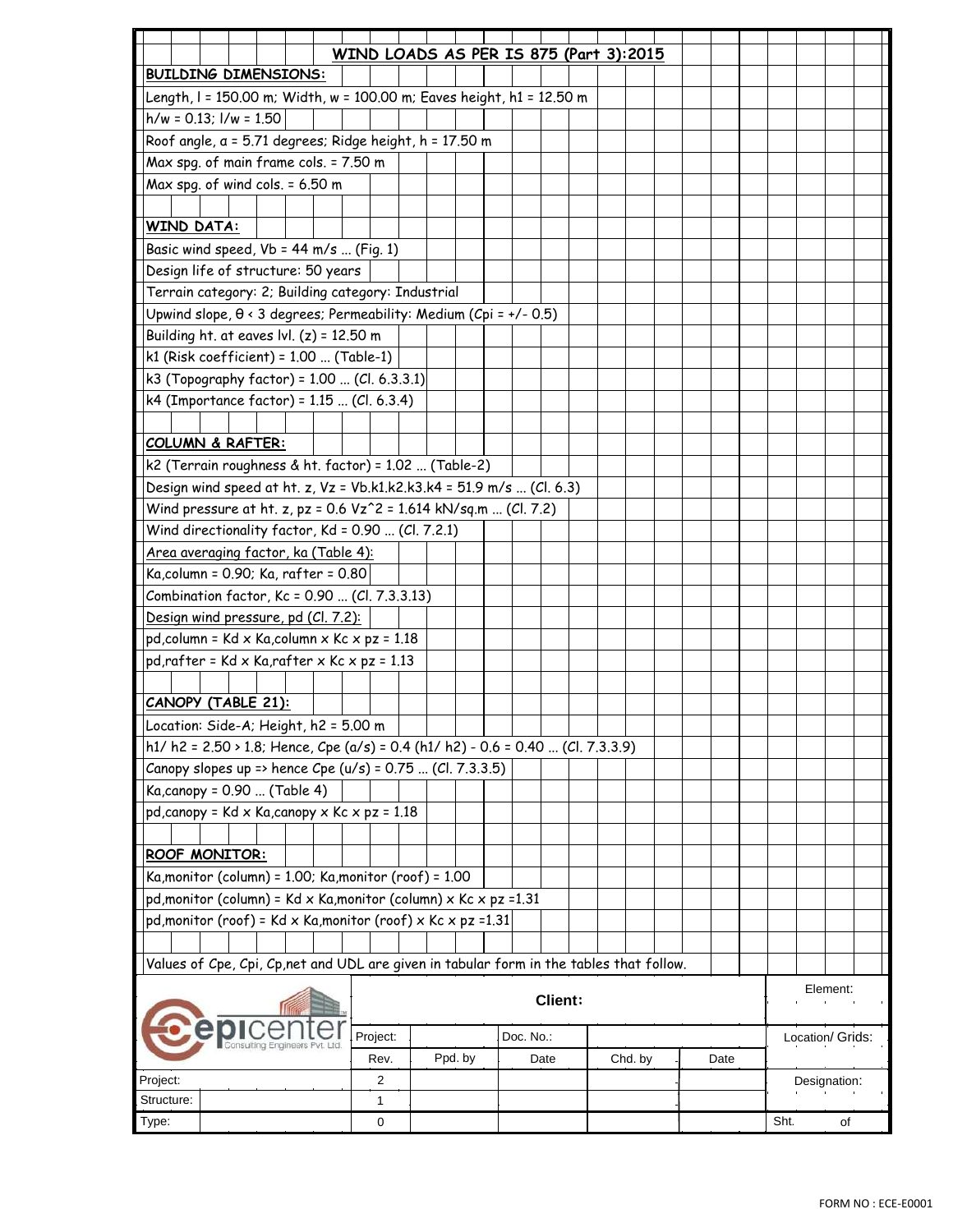|                       |                | WIND PRESSURE VALUES FOR LOAD CASE (WL+X)                                                             |                          |                              |              |                  |                              |         |                              |                              |                  |                  |      |              |  |
|-----------------------|----------------|-------------------------------------------------------------------------------------------------------|--------------------------|------------------------------|--------------|------------------|------------------------------|---------|------------------------------|------------------------------|------------------|------------------|------|--------------|--|
|                       |                |                                                                                                       |                          |                              |              |                  |                              |         |                              |                              |                  |                  |      |              |  |
|                       | <b>UDL</b>     |                                                                                                       |                          | WL+XP                        |              |                  |                              |         |                              | WL+XS                        |                  |                  |      |              |  |
|                       | ID             |                                                                                                       | Cpi                      |                              | <b>UDL</b>   |                  |                              |         | Cpi                          |                              | <b>UDL</b>       |                  |      |              |  |
|                       |                | Cpe                                                                                                   | $(+ve)$                  | Cp, net                      | (kN/m)       | Dirn.            | Cpe                          |         | $(-ve)$                      | Cp, net                      | (kN/m)           | Dirn.            |      |              |  |
|                       | w1             | 0.700                                                                                                 | 0.50                     | 0.200                        | 1.76         | GX               | 0.700                        |         | $-0.50$                      | 1.200                        | 10.59            | GX               |      |              |  |
|                       | w2             | 0.700                                                                                                 | 0.50                     | 0.200                        | 0.88         | GX               | 0.700                        |         | $-0.50$                      | 1,200                        | 5.29             | GX               |      |              |  |
|                       | w3             | 0.700                                                                                                 | 0.50                     | 0.200                        | 1.76         | GX               | 0.700                        |         | $-0.50$                      | 1,200                        | 10.59            | GX               |      |              |  |
|                       | w4             | 0.700                                                                                                 | 0.50                     | 0.200                        | 0.88         | GX               | 0.700                        |         | $-0.50$                      | 1.200                        | 5.29             | GX               |      |              |  |
|                       | w5             | $-0.200$                                                                                              | 0.50                     | $-0.700$                     | 6.18         | GX               | $-0.200$                     |         | $-0.50$                      | 0.300                        | $-2.65$          | GX               |      |              |  |
|                       | w6             | $-0.200$                                                                                              | 0.50                     | $-0.700$                     | 3.09         | GX               | $-0.200$                     |         | $-0.50$                      | 0.300                        | $-1.32$          | GX               |      |              |  |
|                       | w7             | $\qquad \qquad \blacksquare$                                                                          |                          |                              | ÷,           |                  |                              |         |                              |                              | ÷,               | $\blacksquare$   |      |              |  |
|                       | w8             |                                                                                                       |                          |                              | L,           |                  |                              |         |                              |                              | L,               |                  |      |              |  |
|                       | w9             | $-0.500$                                                                                              | 0.50                     | $-1.000$                     | $-7.65$      | GΖ               | $-0.500$                     |         | $-0.50$                      | 0.000                        | 0.00             | GΖ               |      |              |  |
|                       | w10            | $-0.500$                                                                                              | 0.50                     | $-1.000$                     | $-3.82$      | <b>GZ</b>        | $-0.500$                     |         | $-0.50$                      | 0.000                        | 0.00             | <b>GZ</b>        |      |              |  |
|                       | w11            | $-0.500$                                                                                              | 0.50                     | $-1.000$                     | 7.65         | <b>GZ</b>        | $-0.500$                     |         | $-0.50$                      | 0.000                        | 0.00             | <b>GZ</b>        |      |              |  |
|                       | w12            | $-0.500$                                                                                              | 0.50                     | $-1.000$                     | 3.82         | GΖ               | $-0.500$                     |         | $-0.50$                      | 0.000                        | 0.00             | <b>GZ</b>        |      |              |  |
|                       | w13            | $-0.600$                                                                                              | 0.50                     | $-1.100$                     | 9.32         | <b>LY</b>        | $-0.600$                     |         | $-0.50$                      | $-0.100$                     | 0.85             | LY.              |      |              |  |
|                       | w14            | $-0.600$                                                                                              | 0.50                     | $-1.100$                     | 4.66         | <b>LY</b>        | $-0.600$                     |         | $-0.50$                      | $-0.100$                     | 0.42             | LY.              |      |              |  |
|                       | w15            | $-0.500$                                                                                              | 0.50                     | $-1.000$                     | 8.47         | <b>LY</b>        | $-0.500$                     |         | $-0.50$                      | 0.000                        | 0.00             | <b>LY</b>        |      |              |  |
|                       | w16            | $-0.500$                                                                                              | 0.50                     | $-1,000$                     | 4.24         | <b>LY</b>        | $-0.500$                     |         | $-0.50$                      | 0.000                        | 0.00             | <b>LY</b>        |      |              |  |
|                       | w17<br>w18     | $-0.350$<br>$-0.350$                                                                                  | 0.00<br>0.00             | $-0.350$<br>$-0.350$         | 3.09<br>1.54 | LY.<br><b>LY</b> | $-0.350$<br>$-0.350$         |         | 0.00<br>0.00                 | $-0.350$<br>$-0.350$         | 3.09<br>1.54     | LY.<br><b>LY</b> |      |              |  |
|                       | w19            | $\qquad \qquad -$                                                                                     | $\qquad \qquad -$        | $\qquad \qquad \blacksquare$ | ÷,           |                  | $\qquad \qquad \blacksquare$ |         | $\qquad \qquad \blacksquare$ | $\qquad \qquad \blacksquare$ | ÷,               | $\blacksquare$   |      |              |  |
|                       | w20            | $\blacksquare$                                                                                        | $\overline{\phantom{0}}$ |                              | L,           | $\blacksquare$   | $\overline{\phantom{0}}$     |         |                              |                              | L,               |                  |      |              |  |
|                       | w21            | 0.700                                                                                                 | 0.50                     | 0.200                        | 1.96         | GX               | 0.700                        |         | $-0.50$                      | 1.200                        | 11.77            | GX               |      |              |  |
|                       | w22            | $-0.600$                                                                                              | 0.50                     | $-1,100$                     | 10.79        | GX               | $-0.600$                     |         | $-0.50$                      | $-0.100$                     | 0.98             | GX               |      |              |  |
|                       | w23            | $-0.800$                                                                                              | 0.50                     | $-1.300$                     | 12.75        | <b>LY</b>        | $-0.800$                     |         | $-0.50$                      | $-0.300$                     | 2.94             | LY.              |      |              |  |
|                       | w24            | 0.700                                                                                                 | 0.50                     | 0.200                        | 0.98         | GX               | 0.700                        |         | $-0.50$                      | 1.200                        | 5.88             | GX               |      |              |  |
|                       | w25            | $-0.600$                                                                                              | 0.50                     | $-1.100$                     | 5.39         | GX               | $-0.600$                     |         | $-0.50$                      | $-0.100$                     | 0.49             | GX               |      |              |  |
|                       | w26            | $-0.800$                                                                                              | 0.50                     | $-1.300$                     | 6.37         | <b>LY</b>        | $-0.800$                     |         | $-0.50$                      | $-0.300$                     | 1.47             | <b>LY</b>        |      |              |  |
|                       |                |                                                                                                       |                          |                              |              |                  |                              |         |                              |                              |                  |                  |      |              |  |
|                       |                | LEGEND/ SIGN CONVENTION:                                                                              |                          |                              |              |                  |                              |         |                              |                              |                  |                  |      |              |  |
| (a)                   |                | WL+XP: 'WL' indicates Wind Load, '+XP' indicates +ve X dirn. with pressure (+ve) inside the building. |                          |                              |              |                  |                              |         |                              |                              |                  |                  |      |              |  |
| (b)                   |                | WL+XS: 'WL' indicates Wind Load, '+XS' indicates +ve X-dirn. with suction (-ve) inside the building.  |                          |                              |              |                  |                              |         |                              |                              |                  |                  |      |              |  |
| (c)                   |                | UDL: Uniformly distributed load acting on the structural element as a result of the wind pressure.    |                          |                              |              |                  |                              |         |                              |                              |                  |                  |      |              |  |
| (d)                   |                | 'Cpe' and 'Cpi' values follow the sign convention given in IS 875-2015 (Part3), namely, towards the   |                          |                              |              |                  |                              |         |                              |                              |                  |                  |      |              |  |
|                       |                | roof/wall/canopy/monitor as +ve and away from the element as -ve.                                     |                          |                              |              |                  |                              |         |                              |                              |                  |                  |      |              |  |
| (e)                   |                | '6X' & '6Z' values correspond to building reference axes shown in 'Notation' Sheet, while 'LY' is     |                          |                              |              |                  |                              |         |                              |                              |                  |                  |      |              |  |
|                       |                | member local Y-axis viz. normal to slope outwards.                                                    |                          |                              |              |                  |                              |         |                              |                              |                  |                  |      |              |  |
|                       |                |                                                                                                       |                          |                              |              |                  |                              |         |                              |                              |                  |                  |      |              |  |
|                       |                |                                                                                                       |                          |                              |              |                  |                              |         |                              |                              |                  |                  |      |              |  |
|                       |                |                                                                                                       |                          |                              |              |                  |                              |         |                              |                              |                  |                  |      |              |  |
|                       | <b>Client:</b> |                                                                                                       |                          |                              |              |                  |                              |         |                              |                              |                  |                  |      | Element:     |  |
|                       |                |                                                                                                       |                          | Project:                     |              |                  | Doc. No.:                    |         |                              |                              |                  |                  |      |              |  |
|                       |                |                                                                                                       | Ppd. by                  |                              | Date         |                  |                              | Chd. by | Date                         |                              | Location/ Grids: |                  |      |              |  |
| Rev.<br>2<br>Project: |                |                                                                                                       |                          |                              |              |                  |                              |         |                              |                              |                  |                  |      | Designation: |  |
| Structure:            |                |                                                                                                       |                          | 1                            |              |                  |                              |         |                              |                              |                  |                  |      |              |  |
| Type:                 |                |                                                                                                       |                          | 0                            |              |                  |                              |         |                              |                              |                  |                  | Sht. | of           |  |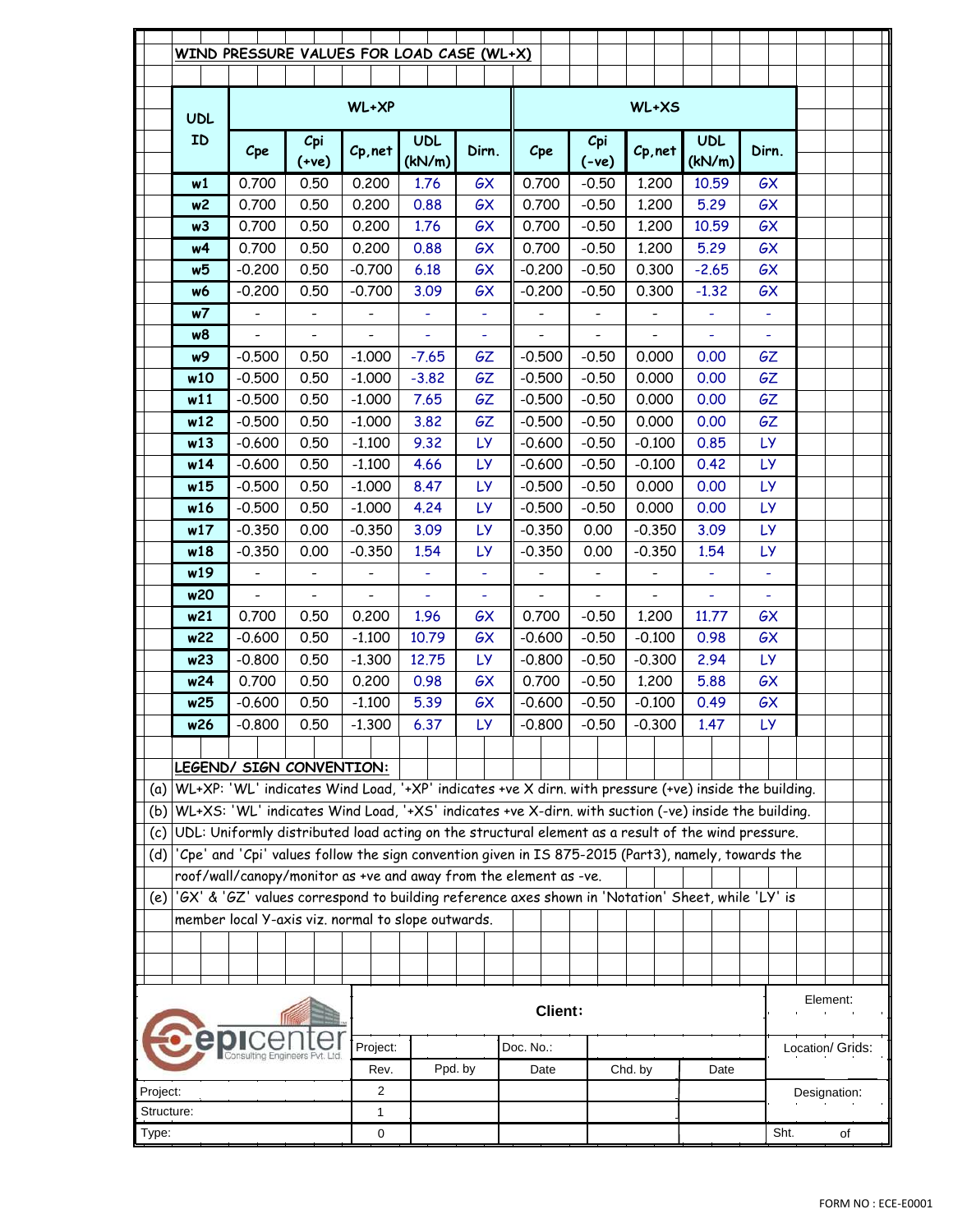|            |                 | WIND PRESSURE VALUES FOR LOAD CASE (WL-X)                                                             |                          |                              |                      |                |  |                              |                              |                              |         |                      |       |                |                  |  |  |  |
|------------|-----------------|-------------------------------------------------------------------------------------------------------|--------------------------|------------------------------|----------------------|----------------|--|------------------------------|------------------------------|------------------------------|---------|----------------------|-------|----------------|------------------|--|--|--|
|            | <b>UDL</b>      |                                                                                                       |                          | WL-XP                        |                      |                |  |                              |                              | WL-XS                        |         |                      |       |                |                  |  |  |  |
|            | ID              | Cpe                                                                                                   | Cpi<br>$(+ve)$           | Cp, net                      | <b>UDL</b><br>(kN/m) | Dirn.          |  | Cpe                          | Cpi<br>$(-ve)$               | Cp, net                      |         | <b>UDL</b><br>(kN/m) | Dirn. |                |                  |  |  |  |
|            | w1              | $-0.200$                                                                                              | 0.50                     | $-0.700$                     | $-6.18$              | GX             |  | $-0.200$                     | $-0.50$                      | 0.300                        |         | 2.65                 |       | GX             |                  |  |  |  |
|            | w2              | $-0.200$                                                                                              | 0.50                     | $-0.700$                     | $-3.09$              | GX             |  | $-0.200$                     | $-0.50$                      | 0.300                        |         | 1.32                 |       | GX             |                  |  |  |  |
|            | w3              | $-0.400$                                                                                              | 0.50                     | $-0.900$                     | $-7.94$              | GX             |  | $-0.400$                     | $-0.50$                      | 0.100                        |         | 0.88                 |       | GX             |                  |  |  |  |
|            | w4              | $-0.400$                                                                                              | 0.50                     | $-0.900$                     | $-3.97$              | GX             |  | $-0.400$                     | $-0.50$                      | 0.100                        |         | 0.44                 |       | GX             |                  |  |  |  |
|            | w5              | 0.700                                                                                                 | 0.50                     | 0.200                        | $-1.76$              | GX             |  | 0.700                        | $-0.50$                      | 1.200                        |         | $-10.59$             |       | GX             |                  |  |  |  |
|            | w6              | 0.700                                                                                                 | 0.50                     | 0.200                        | $-0.88$              | GX             |  | 0.700                        | $-0.50$                      | 1.200                        |         | $-5.29$              |       | GX             |                  |  |  |  |
|            | w7              |                                                                                                       |                          | $\qquad \qquad \blacksquare$ | ÷,                   |                |  |                              |                              |                              |         | ÷                    |       | $\blacksquare$ |                  |  |  |  |
|            | w8              |                                                                                                       |                          |                              | L,                   |                |  |                              |                              |                              |         | L,                   |       |                |                  |  |  |  |
|            | w9              | $-0.500$                                                                                              | 0.50                     | $-1.000$                     | $-7.65$              | GΖ             |  | $-0.500$                     | $-0.50$                      | 0.000                        |         | 0.00                 |       | GΖ             |                  |  |  |  |
|            | w10             | $-0.500$                                                                                              | 0.50                     | $-1.000$                     | $-3.82$              | <b>GZ</b>      |  | $-0.500$                     | $-0.50$                      | 0.000                        |         | 0.00                 |       | <b>GZ</b>      |                  |  |  |  |
|            | w11             | $-0.500$                                                                                              | 0.50                     | $-1,000$                     | 7.65                 | <b>GZ</b>      |  | $-0.500$                     | $-0.50$                      | 0.000                        |         | 0.00                 |       | <b>GZ</b>      |                  |  |  |  |
|            | w12             | $-0.500$                                                                                              | 0.50                     | $-1.000$                     | 3.82                 | GΖ             |  | $-0.500$                     | $-0.50$                      | 0.000                        |         | 0.00                 |       | <b>GZ</b>      |                  |  |  |  |
|            | w13             | $-0.500$                                                                                              | 0.50                     | $-1.000$                     | 8.47                 | <b>LY</b>      |  | $-0.500$                     | $-0.50$                      | 0.000                        |         | 0.00                 |       | LY.            |                  |  |  |  |
|            | w14             | $-0.500$                                                                                              | 0.50                     | $-1.000$                     | 4.24                 | LY.            |  | $-0.500$                     | $-0.50$                      | 0.000                        |         | 0.00                 |       | LY.            |                  |  |  |  |
|            | w15             | $-0.600$                                                                                              | 0.50                     | $-1.100$                     | 9.32                 | <b>LY</b>      |  | $-0.600$                     | $-0.50$                      | $-0.100$                     |         | 0.85                 |       | <b>LY</b>      |                  |  |  |  |
|            | w16             | $-0.600$                                                                                              | 0.50                     | $-1.100$                     | 4.66                 | <b>LY</b>      |  | $-0.600$                     | $-0.50$                      | $-0.100$                     |         | 0.42                 |       | <b>LY</b>      |                  |  |  |  |
|            | w17             | $-0.300$                                                                                              | 0.00                     | $-0.300$                     | 2.65                 | LY.            |  | $-0.300$                     | 0.00                         | $-0.300$                     |         | 2.65                 |       | LY.            |                  |  |  |  |
|            | w18             | $-0.300$                                                                                              | 0.00                     | $-0.300$                     | 1.32                 | <b>LY</b>      |  | $-0.300$                     | 0.00                         | $-0.300$                     | 1.32    |                      |       | <b>LY</b>      |                  |  |  |  |
|            | w19             | $\qquad \qquad -$                                                                                     | $\qquad \qquad -$        | $\qquad \qquad \blacksquare$ | ÷                    | $\blacksquare$ |  | $\qquad \qquad \blacksquare$ | $\qquad \qquad \blacksquare$ | $\qquad \qquad \blacksquare$ | ÷,      |                      |       |                | $\blacksquare$   |  |  |  |
|            | w20             | $\overline{\phantom{0}}$                                                                              | $\overline{\phantom{0}}$ |                              | L,                   |                |  | $\overline{\phantom{0}}$     |                              |                              |         | L,                   |       |                |                  |  |  |  |
|            | w21             | $-0.600$                                                                                              | 0.50                     | $-1.100$                     | $-10.79$             | GX             |  | $-0.600$                     | $-0.50$                      | $-0.100$                     | $-0.98$ |                      | GX    |                |                  |  |  |  |
|            | w22             | 0.700                                                                                                 | 0.50                     | 0.200                        | $-1.96$              | GX             |  | 0.700<br>$-0.50$             |                              | 1.200                        |         | $-11.77$             |       | GX             |                  |  |  |  |
|            | w23             | $-0.800$                                                                                              | 0.50                     | $-1.300$                     | 12.75                | <b>LY</b>      |  | $-0.800$                     | $-0.50$                      | $-0.300$                     |         | 2.94                 |       | LY.            |                  |  |  |  |
|            | w24             | $-0.600$                                                                                              | 0.50                     | $-1.100$                     | $-5.39$              | GX             |  | $-0.600$                     | $-0.50$                      | $-0.100$                     | $-0.49$ |                      |       | GX             |                  |  |  |  |
|            | w25             | 0.700                                                                                                 | 0.50                     | 0.200                        | $-0.98$              | GX             |  | 0.700                        | $-0.50$                      | 1,200                        | $-5.88$ |                      |       | GX             |                  |  |  |  |
|            | w26             | $-0.800$                                                                                              | 0.50                     | $-1.300$                     | 6.37                 | LY             |  | $-0.800$                     | $-0.50$                      | $-0.300$                     |         | 1.47                 |       | <b>LY</b>      |                  |  |  |  |
|            |                 |                                                                                                       |                          |                              |                      |                |  |                              |                              |                              |         |                      |       |                |                  |  |  |  |
|            |                 | LEGEND/ SIGN CONVENTION:                                                                              |                          |                              |                      |                |  |                              |                              |                              |         |                      |       |                |                  |  |  |  |
| (a)        |                 | WL-XP: 'WL' indicates Wind Load, '-XP' indicates -ve X dirn. with pressure (+ve) inside the building. |                          |                              |                      |                |  |                              |                              |                              |         |                      |       |                |                  |  |  |  |
| (b)        |                 | WL-XS: 'WL' indicates Wind Load, '-XS' indicates -ve X-dirn. with suction (-ve) inside the building.  |                          |                              |                      |                |  |                              |                              |                              |         |                      |       |                |                  |  |  |  |
| (c)        |                 | UDL: Uniformly distributed load acting on the structural element as a result of the wind pressure.    |                          |                              |                      |                |  |                              |                              |                              |         |                      |       |                |                  |  |  |  |
| (d)        |                 | 'Cpe' and 'Cpi' values follow the sign convention given in IS 875-2015 (Part3), namely, towards the   |                          |                              |                      |                |  |                              |                              |                              |         |                      |       |                |                  |  |  |  |
|            |                 | roof/wall/canopy/monitor as +ve and away from the element as -ve.                                     |                          |                              |                      |                |  |                              |                              |                              |         |                      |       |                |                  |  |  |  |
| (e)        |                 | 'GX' & 'GZ' values correspond to building reference axes shown in 'Notation' Sheet, while 'LY' is     |                          |                              |                      |                |  |                              |                              |                              |         |                      |       |                |                  |  |  |  |
|            |                 | member local Y-axis viz. normal to slope outwards.                                                    |                          |                              |                      |                |  |                              |                              |                              |         |                      |       |                |                  |  |  |  |
|            |                 |                                                                                                       |                          |                              |                      |                |  |                              |                              |                              |         |                      |       |                |                  |  |  |  |
|            |                 |                                                                                                       |                          |                              |                      |                |  |                              |                              |                              |         |                      |       |                |                  |  |  |  |
|            |                 |                                                                                                       |                          |                              |                      |                |  | <b>Client:</b>               |                              |                              |         |                      |       |                | Element:         |  |  |  |
|            | Project:        |                                                                                                       |                          |                              |                      |                |  | Doc. No.:                    |                              |                              |         |                      |       |                | Location/ Grids: |  |  |  |
|            | Ppd. by<br>Rev. |                                                                                                       |                          |                              |                      |                |  | Date                         |                              | Chd. by                      |         | Date                 |       |                |                  |  |  |  |
|            | 2<br>Project:   |                                                                                                       |                          |                              |                      |                |  |                              |                              |                              |         |                      |       |                | Designation:     |  |  |  |
| Structure: |                 |                                                                                                       |                          | 1                            |                      |                |  |                              |                              |                              |         |                      |       |                |                  |  |  |  |
| Type:      | 0               |                                                                                                       |                          |                              |                      |                |  |                              |                              |                              |         |                      | Sht.  | of             |                  |  |  |  |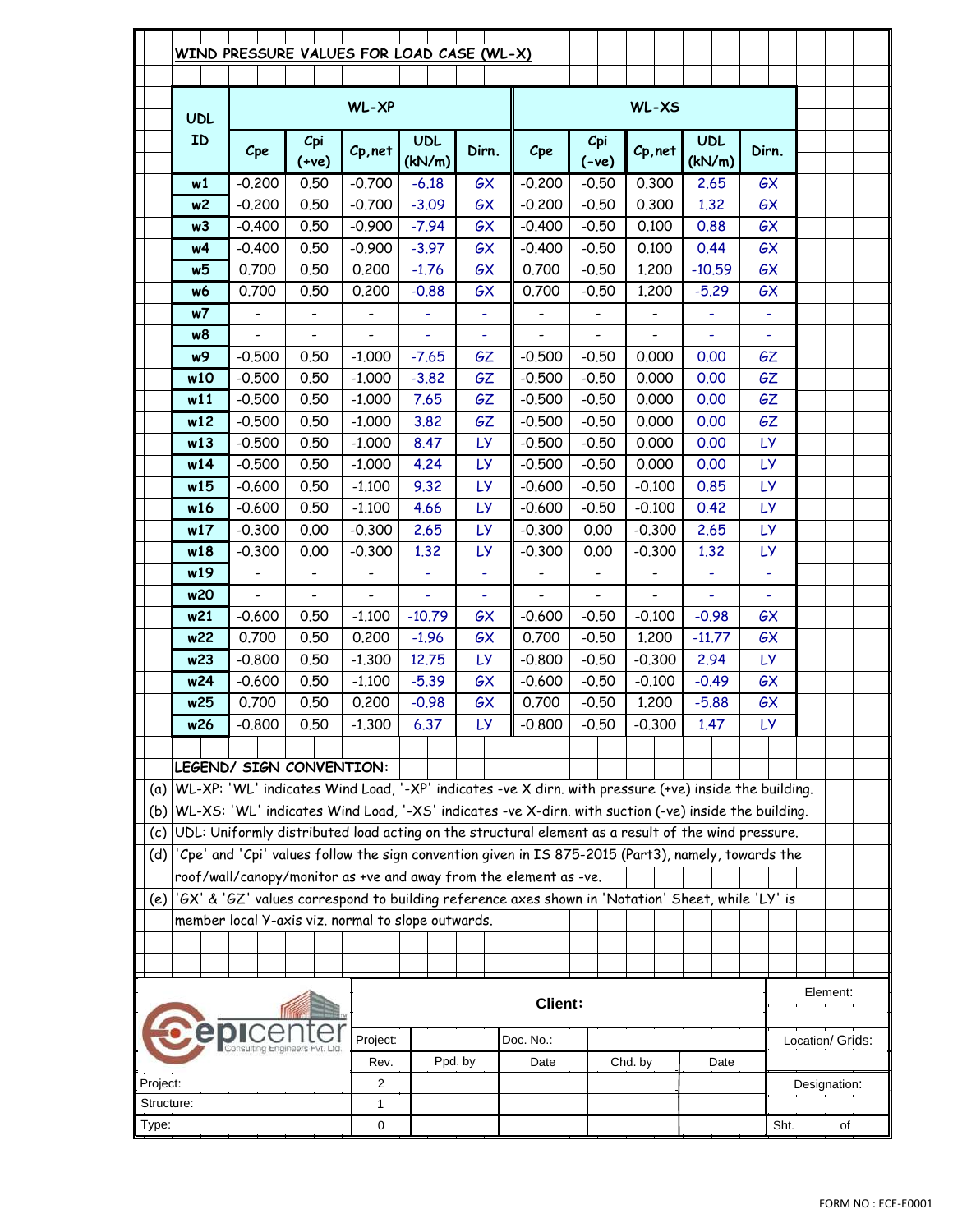|       |                 | WIND PRESSURE VALUES FOR LOAD CASE (WL+Z)                                                             |                          |                              |                      |                |           |                              |                              |                              |      |      |                      |      |                |              |                  |  |  |
|-------|-----------------|-------------------------------------------------------------------------------------------------------|--------------------------|------------------------------|----------------------|----------------|-----------|------------------------------|------------------------------|------------------------------|------|------|----------------------|------|----------------|--------------|------------------|--|--|
|       | <b>UDL</b>      |                                                                                                       |                          | WL+ZP                        |                      |                |           |                              |                              | WL+ZS                        |      |      |                      |      |                |              |                  |  |  |
|       | ID              | Cpe                                                                                                   | Cpi<br>$(+ve)$           | Cp, net                      | <b>UDL</b><br>(kN/m) | Dirn.          |           | Cpe                          | Cpi<br>$(-ve)$               | Cp, net                      |      |      | <b>UDL</b><br>(kN/m) |      | Dirn.          |              |                  |  |  |
|       | w1              | $-0.500$                                                                                              | 0.50                     | $-1.000$                     | $-8.82$              | GX             |           | $-0.500$                     | $-0.50$                      | 0.000                        |      |      | 0.00                 |      | GX             |              |                  |  |  |
|       | w2              | $-0.500$                                                                                              | 0.50                     | $-1.000$                     | $-4.41$              | GX             |           | $-0.500$                     | $-0.50$                      | 0.000                        |      |      | 0.00                 |      | GX             |              |                  |  |  |
|       | w3              | $-0.500$                                                                                              | 0.50                     | $-1,000$                     | $-8.82$              | GX             |           | $-0.500$                     | $-0.50$                      | 0.000                        |      |      | 0.00                 |      | GX             |              |                  |  |  |
|       | w4              | $-0.500$                                                                                              | 0.50                     | $-1.000$                     | $-4.41$              | GX             |           | $-0.500$                     | $-0.50$                      | 0.000                        |      |      | 0.00                 |      | GX             |              |                  |  |  |
|       | w5              | $-0.500$                                                                                              | 0.50                     | $-1.000$                     | 8.82                 | GX             |           | $-0.500$                     | $-0.50$                      | 0.000                        |      |      | 0.00                 |      | GX             |              |                  |  |  |
|       | w6              | $-0.500$                                                                                              | 0.50                     | $-1,000$                     | 4.41                 | GX             |           | $-0.500$                     | $-0.50$                      | 0.000                        |      |      | 0.00                 |      | GX             |              |                  |  |  |
|       | w7              | $\qquad \qquad \blacksquare$                                                                          |                          |                              | ÷,                   | $\blacksquare$ |           |                              |                              |                              |      |      | ÷,                   |      | $\blacksquare$ |              |                  |  |  |
|       | w8              |                                                                                                       |                          |                              | L,                   |                |           |                              |                              |                              |      |      | L,                   |      |                |              |                  |  |  |
|       | w9              | 0.700                                                                                                 | 0.50                     | 0.200                        | 1.53                 | GΖ             |           | 0.700                        | $-0.50$                      | 1.200                        |      |      | 9.18                 |      | GΖ             |              |                  |  |  |
|       | w10             | 0.700                                                                                                 | 0.50                     | 0.200                        | 0.76                 | <b>GZ</b>      |           | 0.700                        | $-0.50$                      | 1,200                        |      |      | 4.59                 |      | <b>GZ</b>      |              |                  |  |  |
|       | w11             | $-0.200$                                                                                              | 0.50                     | $-0.700$                     | 5.35                 | GΖ             |           | $-0.200$                     | $-0.50$                      | 0.300                        |      |      | $-2.29$              |      | <b>GZ</b>      |              |                  |  |  |
|       | w12             | $-0.200$                                                                                              | 0.50                     | $-0.700$                     | 2.68                 | GΖ             |           | $-0.200$                     | $-0.50$                      | 0.300                        |      |      | $-1.15$              |      | <b>GZ</b>      |              |                  |  |  |
|       | w13             | $-0.428$                                                                                              | 0.50                     | $-0.928$                     | 7.87                 | <b>LY</b>      |           | $-0.428$                     | $-0.50$                      | 0.072                        |      |      | $-0.61$              |      | LY.            |              |                  |  |  |
|       | w14             | $-0.800$                                                                                              | 0.50                     | $-1.300$                     | 5.51                 | LY.            |           | $-0.800$                     | $-0.50$                      | $-0.300$                     |      |      | 1.27                 |      | LY.            |              |                  |  |  |
|       | w15             | $-0.428$                                                                                              | 0.50                     | $-0.928$                     | 7.87                 | <b>LY</b>      |           | $-0.428$                     | $-0.50$                      | 0.072                        |      |      | $-0.61$              |      | <b>LY</b>      |              |                  |  |  |
|       | w16             | $-0.800$                                                                                              | 0.50                     | $-1.300$                     | 5.51                 | <b>LY</b>      |           | $-0.800$                     | $-0.50$                      | $-0.300$                     |      |      | 1.27                 |      | <b>LY</b>      |              |                  |  |  |
|       | w17             | $-0.500$                                                                                              | 0.00                     | $-0.500$                     | 4.41                 | LY.            |           | $-0.500$                     | 0.00                         | $-0.500$                     |      | 4.41 |                      |      | LY.            |              |                  |  |  |
|       | w18             | $-0.500$                                                                                              | 0.00                     | $-0.500$                     | 2.21                 | <b>LY</b>      |           | $-0.500$                     | 0.00                         | $-0.500$                     |      | 2.21 |                      |      | <b>LY</b>      |              |                  |  |  |
|       | w19             | $\qquad \qquad -$                                                                                     | $\qquad \qquad -$        | $\qquad \qquad \blacksquare$ | ÷,                   | $\blacksquare$ |           | $\qquad \qquad \blacksquare$ | $\qquad \qquad \blacksquare$ | $\qquad \qquad \blacksquare$ |      | ÷,   |                      |      | $\blacksquare$ |              |                  |  |  |
|       | w20             | $\overline{\phantom{0}}$                                                                              | $\overline{\phantom{0}}$ |                              | L,                   |                |           | $\overline{\phantom{0}}$     |                              |                              |      |      | L,                   |      |                |              |                  |  |  |
|       | w21             | $-0.500$                                                                                              | 0.50                     | $-1.000$                     | $-9.80$              | GX             |           | $-0.500$                     | $-0.50$                      | 0.000                        |      | 0.00 |                      | GX   |                |              |                  |  |  |
|       | w22             | $-0.500$                                                                                              | 0.50                     | $-1,000$                     | 9.80                 | GX             |           | $-0.500$                     | $-0.50$                      | 0.000                        |      |      | 0.00                 | GX   |                |              |                  |  |  |
|       | w23             | $-0.800$                                                                                              | 0.50                     | $-1.300$                     | 12.75                | <b>LY</b>      |           | $-0.800$                     | $-0.50$                      | $-0.300$                     |      | 2.94 |                      |      | <b>LY</b>      |              |                  |  |  |
|       | w24             | $-0.500$                                                                                              | 0.50                     | $-1.000$                     | $-4.90$              | GX             |           | $-0.500$                     | $-0.50$                      | 0.000                        | 0.00 |      | GX                   |      |                |              |                  |  |  |
|       | w25             | $-0.500$                                                                                              | 0.50                     | $-1,000$                     | 4.90                 | GX             |           | $-0.500$                     | $-0.50$                      | 0.000                        |      |      | 0.00                 |      | GX             |              |                  |  |  |
|       | w26             | $-0.800$                                                                                              | 0.50                     | $-1.300$                     | 6.37                 | LY             |           | $-0.800$                     | $-0.50$                      | $-0.300$                     |      |      | 1.47                 |      | <b>LY</b>      |              |                  |  |  |
|       |                 |                                                                                                       |                          |                              |                      |                |           |                              |                              |                              |      |      |                      |      |                |              |                  |  |  |
|       |                 | LEGEND/ SIGN CONVENTION:                                                                              |                          |                              |                      |                |           |                              |                              |                              |      |      |                      |      |                |              |                  |  |  |
| (a)   |                 | WL+ZP: 'WL' indicates Wind Load, '+ZP' indicates +ve Z dirn. with pressure (+ve) inside the building. |                          |                              |                      |                |           |                              |                              |                              |      |      |                      |      |                |              |                  |  |  |
| (b)   |                 | WL+ZS: 'WL' indicates Wind Load, '+ZS' indicates +ve Z-dirn. with suction (-ve) inside the building.  |                          |                              |                      |                |           |                              |                              |                              |      |      |                      |      |                |              |                  |  |  |
| (c)   |                 | UDL: Uniformly distributed load acting on the structural element as a result of the wind pressure.    |                          |                              |                      |                |           |                              |                              |                              |      |      |                      |      |                |              |                  |  |  |
| (d)   |                 | 'Cpe' and 'Cpi' values follow the sign convention given in IS 875-2015 (Part3), namely, towards the   |                          |                              |                      |                |           |                              |                              |                              |      |      |                      |      |                |              |                  |  |  |
|       |                 | roof/wall/canopy/monitor as +ve and away from the element as -ve.                                     |                          |                              |                      |                |           |                              |                              |                              |      |      |                      |      |                |              |                  |  |  |
| (e)   |                 | 'GX' & 'GZ' values correspond to building reference axes shown in 'Notation' Sheet, while 'LY' is     |                          |                              |                      |                |           |                              |                              |                              |      |      |                      |      |                |              |                  |  |  |
|       |                 | member local Y-axis viz. normal to slope outwards.                                                    |                          |                              |                      |                |           |                              |                              |                              |      |      |                      |      |                |              |                  |  |  |
|       |                 |                                                                                                       |                          |                              |                      |                |           |                              |                              |                              |      |      |                      |      |                |              |                  |  |  |
|       |                 |                                                                                                       |                          |                              |                      |                |           |                              |                              |                              |      |      |                      |      |                |              |                  |  |  |
|       |                 |                                                                                                       |                          |                              |                      |                |           | <b>Client:</b>               |                              |                              |      |      |                      |      |                |              | Element:         |  |  |
|       | Project:        |                                                                                                       |                          |                              |                      |                | Doc. No.: |                              |                              |                              |      |      |                      |      |                |              | Location/ Grids: |  |  |
|       | Ppd. by<br>Rev. |                                                                                                       |                          |                              |                      |                |           | Date                         |                              | Chd. by                      |      |      | Date                 |      |                |              |                  |  |  |
|       | 2<br>Project:   |                                                                                                       |                          |                              |                      |                |           |                              |                              |                              |      |      |                      |      |                | Designation: |                  |  |  |
|       | Structure:<br>1 |                                                                                                       |                          |                              |                      |                |           |                              |                              |                              |      |      |                      |      |                |              |                  |  |  |
| Type: | 0               |                                                                                                       |                          |                              |                      |                |           |                              |                              |                              |      |      |                      | Sht. |                | of           |                  |  |  |